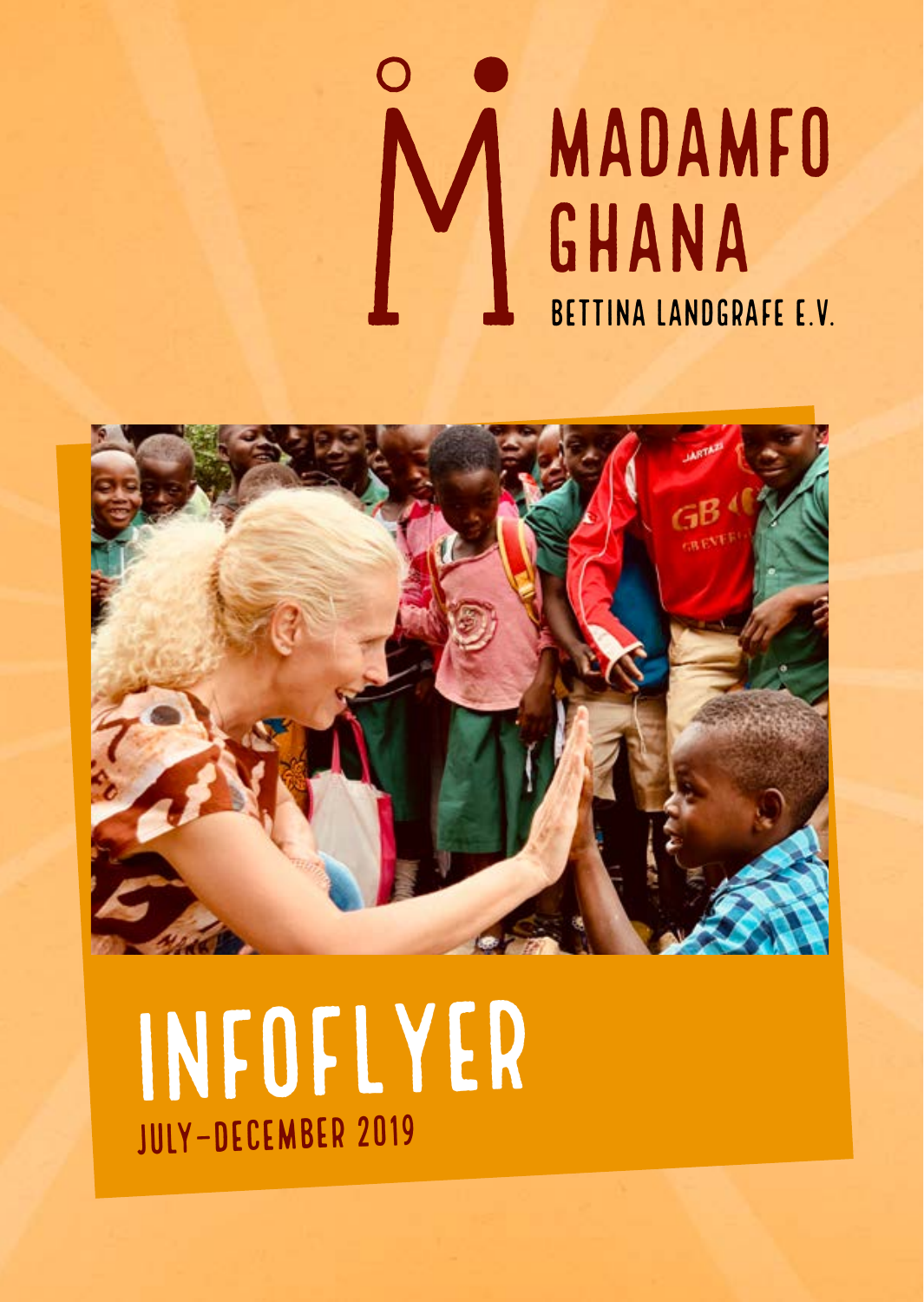DONATI now

## Helping people to help themselves: sow the future, harvest prospects

Since the early 1990s, Ghana has lost more than 30% of its forests - with severe consequences for the people. From desertification and a loss of income to the radicalization of the local population by islamist extremists, all this leads to the destruction of the habitat.

#### OUR GOAL IS TO PLANT OVER 50,000 TREES WITH YOUR HELP.

Our Christmas Project counters the rural exodus of the young population by creating growth and prospects, so that the young people stay.

The project budget is 60,000 Euro, which equals 6 Ghanaian Cedis or 1 Euro per seedling.

The cultivated tropical timber such as teak, palisander and mahogany, mango, cinnamomoum cassia and eukalyptus help to create new prospects of income.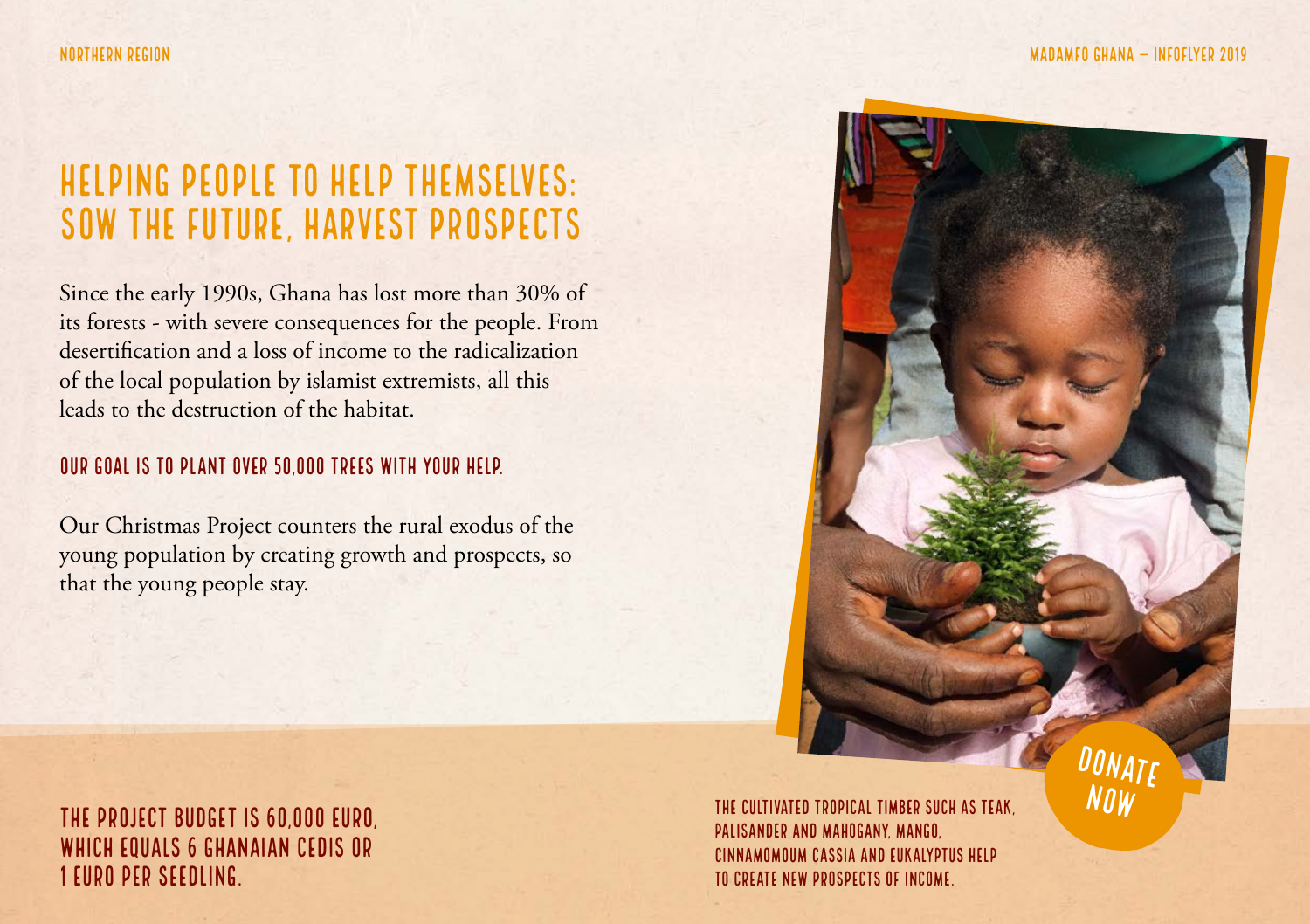

WITH YOUR DONATION you can provide ongoing support for new growth and prospectives to stay.

## A joint project with sustainable prospects

Children and teenager of selected schools and educational institutions will be involved in this reforestation project; as will their families, the local forest industry and the most important decision-makers on site. That creates cohesion.

The joint and collaborative character of the project has an additional effect: it prevents people from the feeling of being left behind. That deprives local islamist extremists of their breeding ground.



#### Prospective 1: Reforestation

To combat deforestation and rural exodus

protection





Prospective 2: Education offensive To raise awareness for climate and environment

To develop new sources of income for girls and young women - in connection with our support project for the women of the Kumasi Central Market: https://madamfo-ghana.de/projekt/nothilfe-fuer-die-traegerinnen-in-kumansi/



#### Prospective 4: Active environment protection

To increase the forest areas in the long term and to increase the oxygen production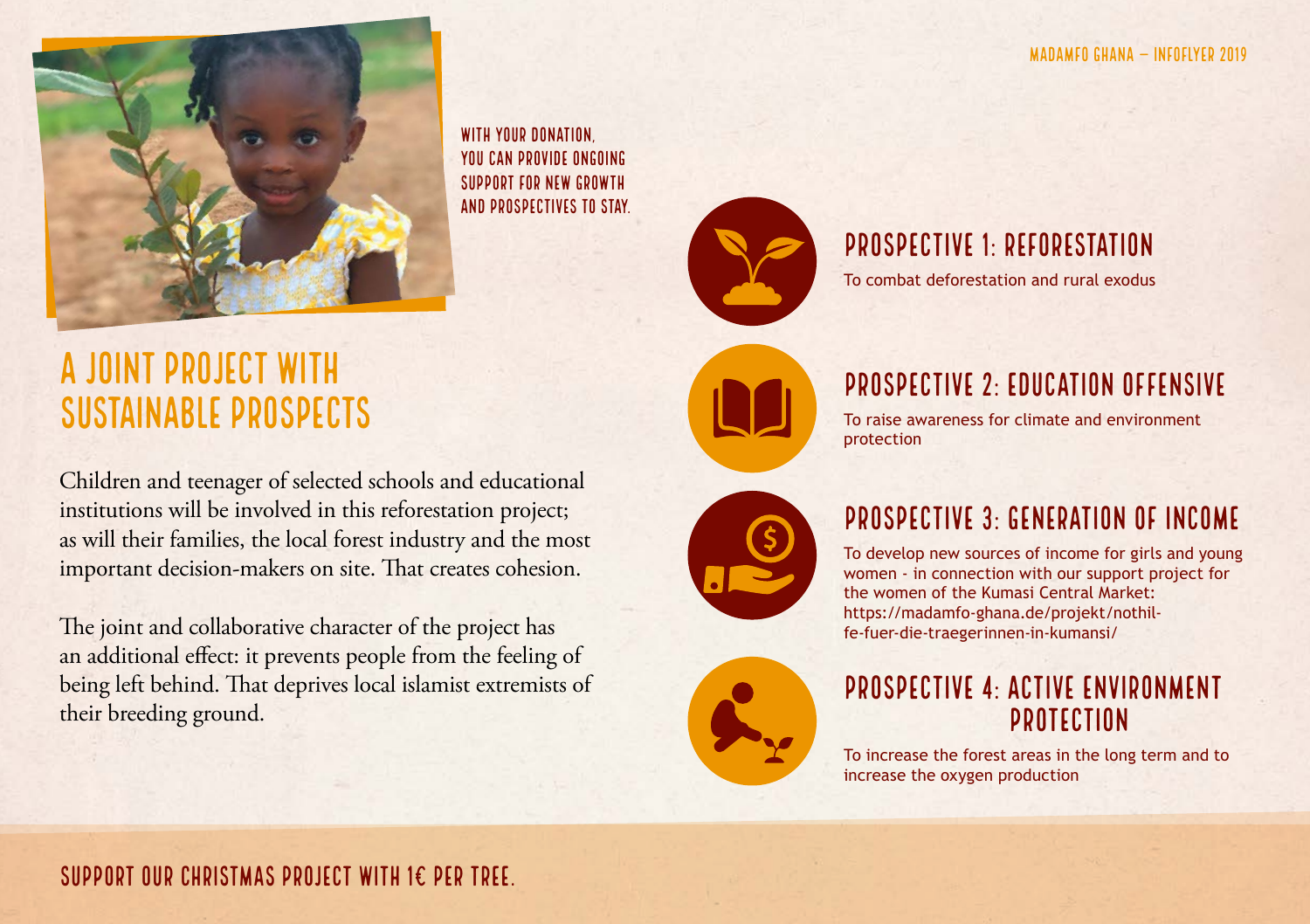### Abono School WASH-Project

The WASH-Project for the the Abono School at Bosomtwe District in the Ashanti Region of Ghana means clean drinking water, new sanitary facilities and more hygiene for 252 pupils. Due to their new knowledge, the pupils become role-models not only within their families, but also within their entire social environment. They become agents of change in their communities and will stick to their knowledge once they become parents and pass it on to their own children.

Right now, there is not enough drinking water and there's a lack of acceptable sanitary facilities. A small pit latrine covered with corrugated iron is used as the school's sanitary facility. Due to the heat and the unbearable smell, some pupils take off their shirts before they enter. It is even worse for the girls, because they stay away from school during their menstruation, since there are no options for their monthly hygiene. Due to the lack of hygiene, parasitic infections and diarrhoeal diseases are spreading – which leads to high absentism from school.

## Project Goals:

- Improve the standard of health and education by building suitably sanitary facilities.
- Access to clean drinking water by building a mechanised water supply system with storage tanks.

The main pillars of the project are awareness, capacity building and participation at all levels. The sustainability of the project and the disseminator effect of the project assure the improvement of the overall situation.

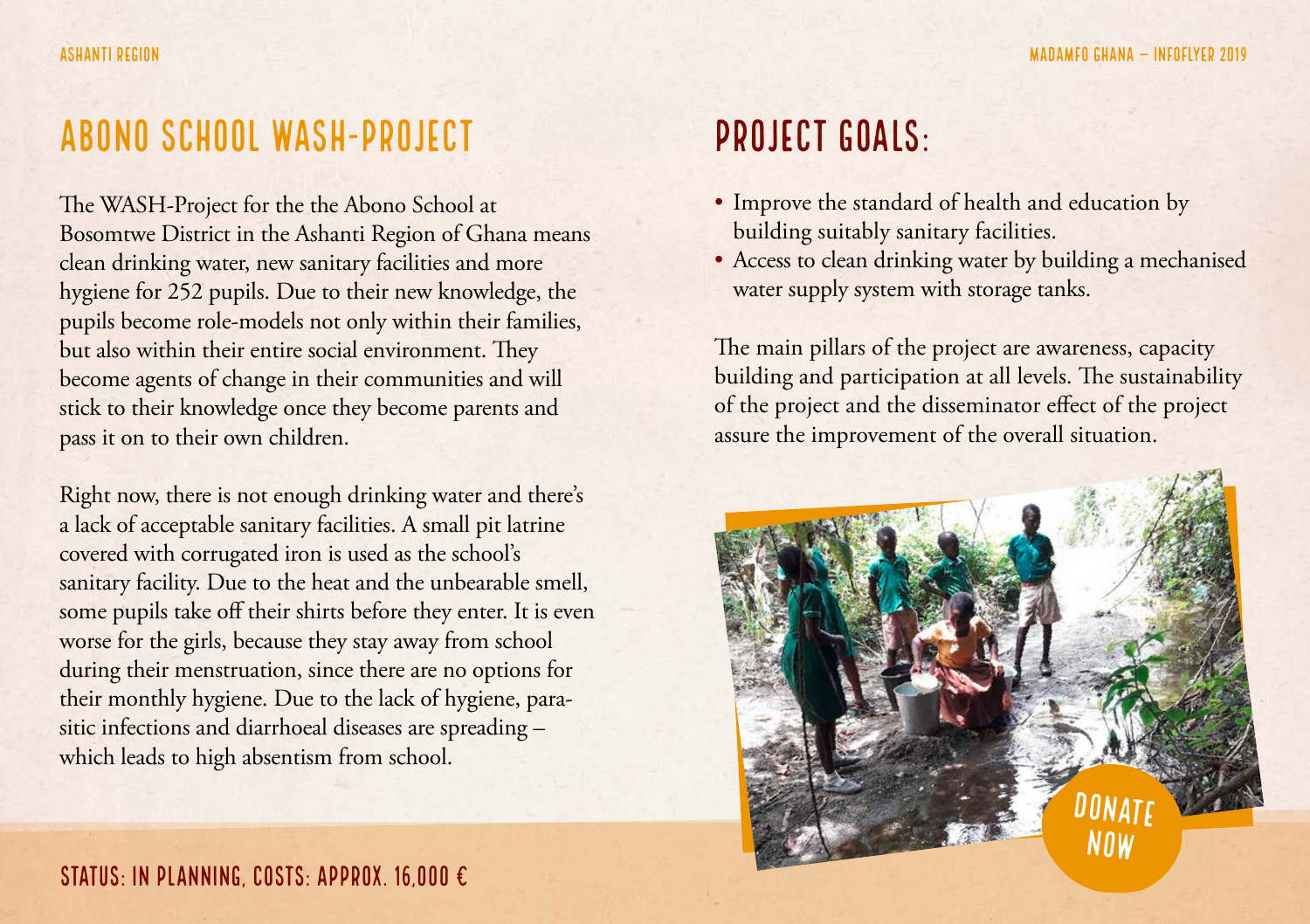## Farmproject for food production

We would love to make the children in Ghana less dependent on food donations and therefor founded the farm project. In the Ashanti Region, there are ca. 6,000 square meters of fertile farmland at our disposal. We would like to grow corn, cassava, plantains and beans. With the yield of our first harvest in September 2019, we were able to support our School Feeding Programme.

With only 10  $\epsilon$  per month and parcel (12x5m), we are able to cover the entire costs, such as sewing, preparing the soil, care, harvesting and transportation. The land is harvested and replanted twice a year. We expect the next harvest in February 2020.

Only locals are responsible for the care, which is also why you do not only create food, but also jobs with your sponsorship.

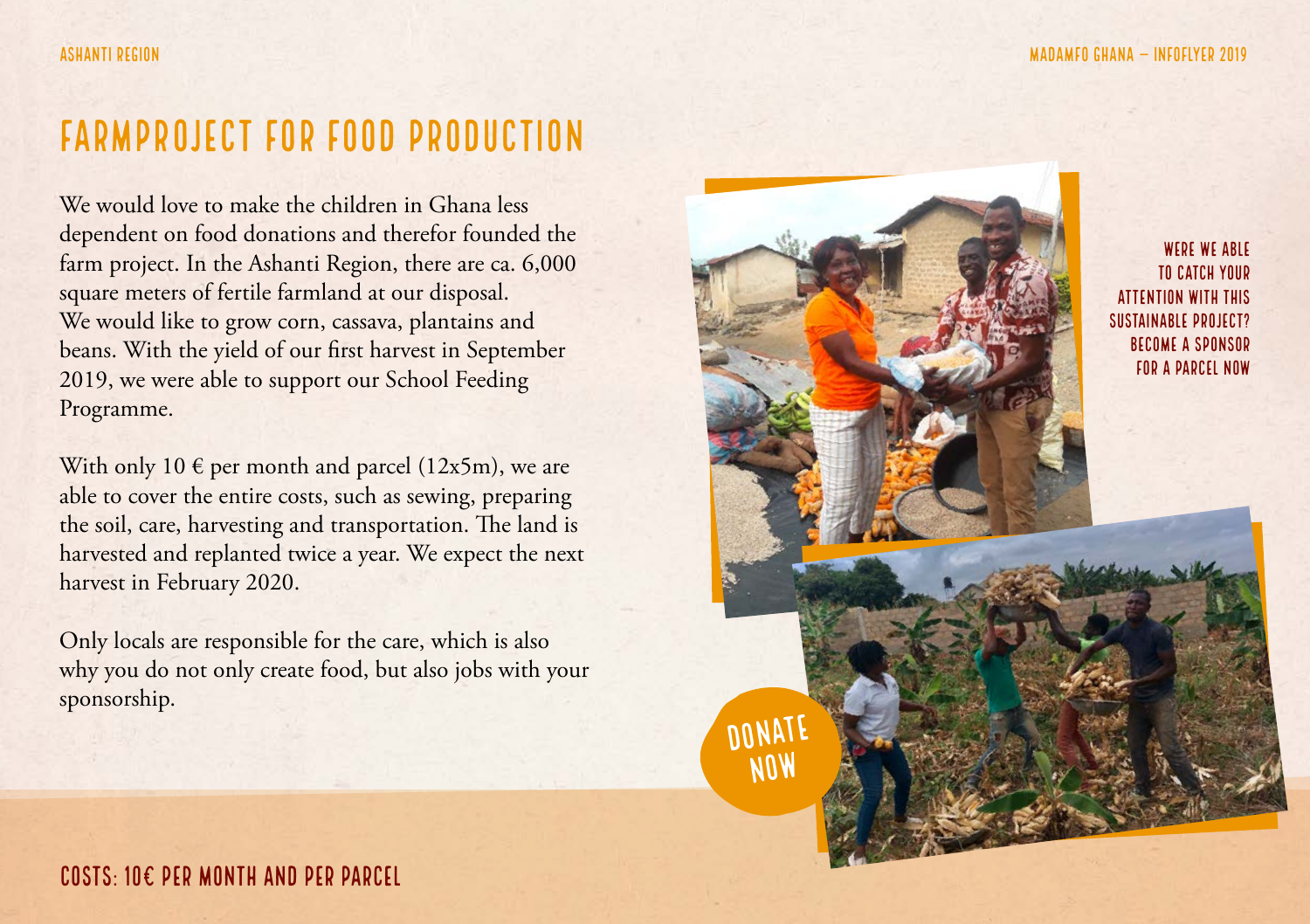#### Brong Ahafo Region



## Chicken farm in Brodi village

Helping people to help themselves – this is where our project "Chicken farm in Brodi village" comes in.

We were able to buy hens and some roosters. So now we can produce eggs at lower costs and, at the same time, realize a self-help project in the village.

This engagement enables self-supply with eggs and occasionally chicken meat. This approach is also very reasonable from a nutritional point of view.



Costs: per rooster 12€, per chicken 10€, 50€ per 50kg chicken feed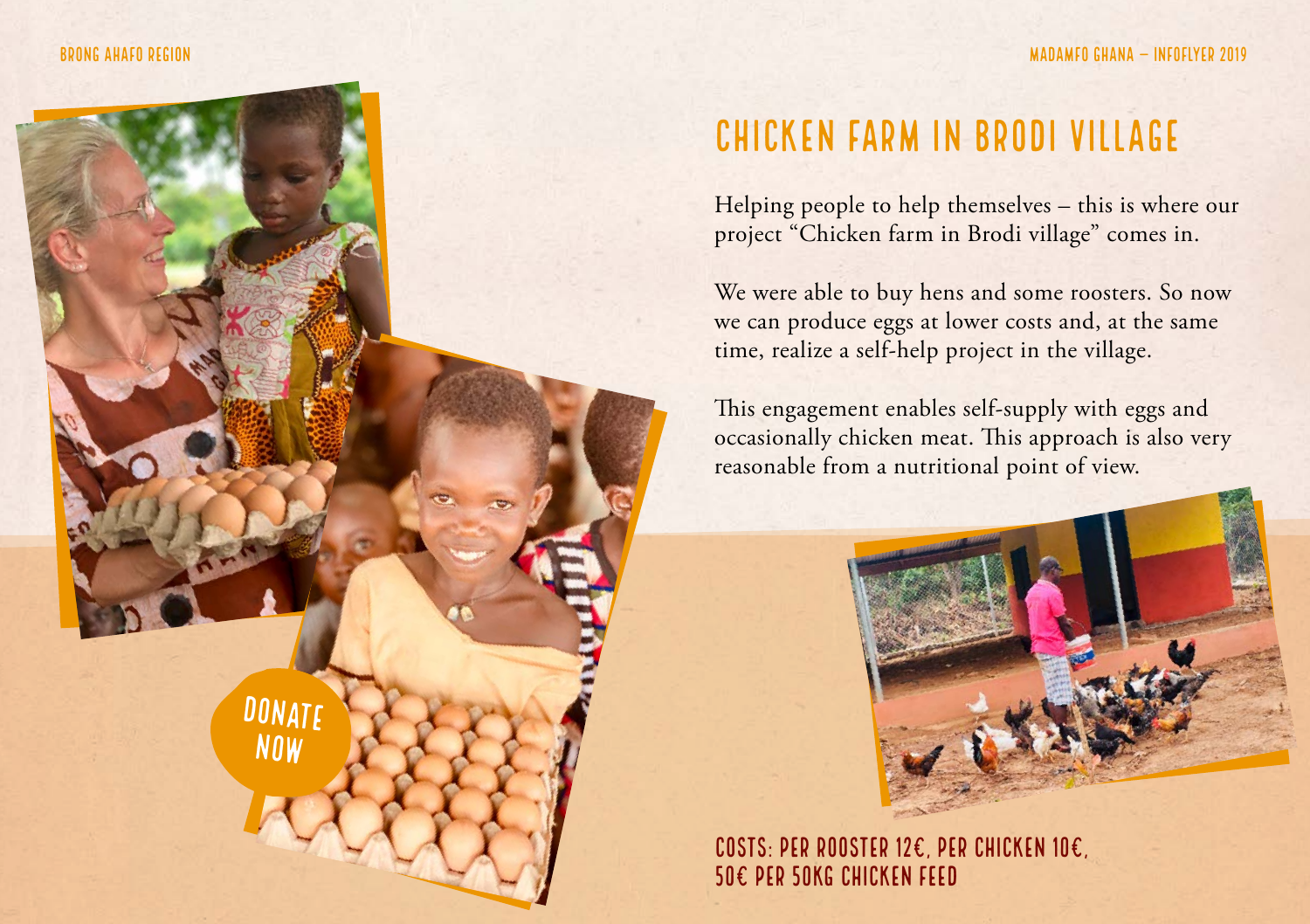

## Brodi Primary School

The village of Brodi is located in the Tain District in the Brong Ahafo Region of Ghana. It is about 35 kilometers from Nsawkaw, the district's capital, and the population of Brodi is about 13,000 people. The main activity is agriculture. Brodi has both public and private schools with nursery schools, primary schools, junior high and senior high schools. The total number of pupils and students is about 2,300.

The Roman Catholic primary school in Brodi, which was supported by Madamfo Ghana with school equipment and throughout the construction of the nursery school, was badly damaged by heavy rainfall. The school block, which was built 25 years ago by members of the Roman Catholic Church of Brodi, collapsed on 14 June 2019 due to heavy rain and storms. More than 125 school children are now without a school building. Teaching and learning takes place under trees.

#### THE MAIN AIM OF THE PROJECT IS TO REBUILD AND RECONSTRUCT THE three classrooms for the school and a teacher's office.

The land on which the school block will be built belongs to the school and is therefore free of unforeseen land disputes. Once the project is completed, the school will be owned by the community, the district school council and the district assembly.

In addition to that, the community is ready and willing to provide any type of labour, especially unskilled labour, at any level of the project when needed.

Status: in planning  $COSTS-25,000$  FURO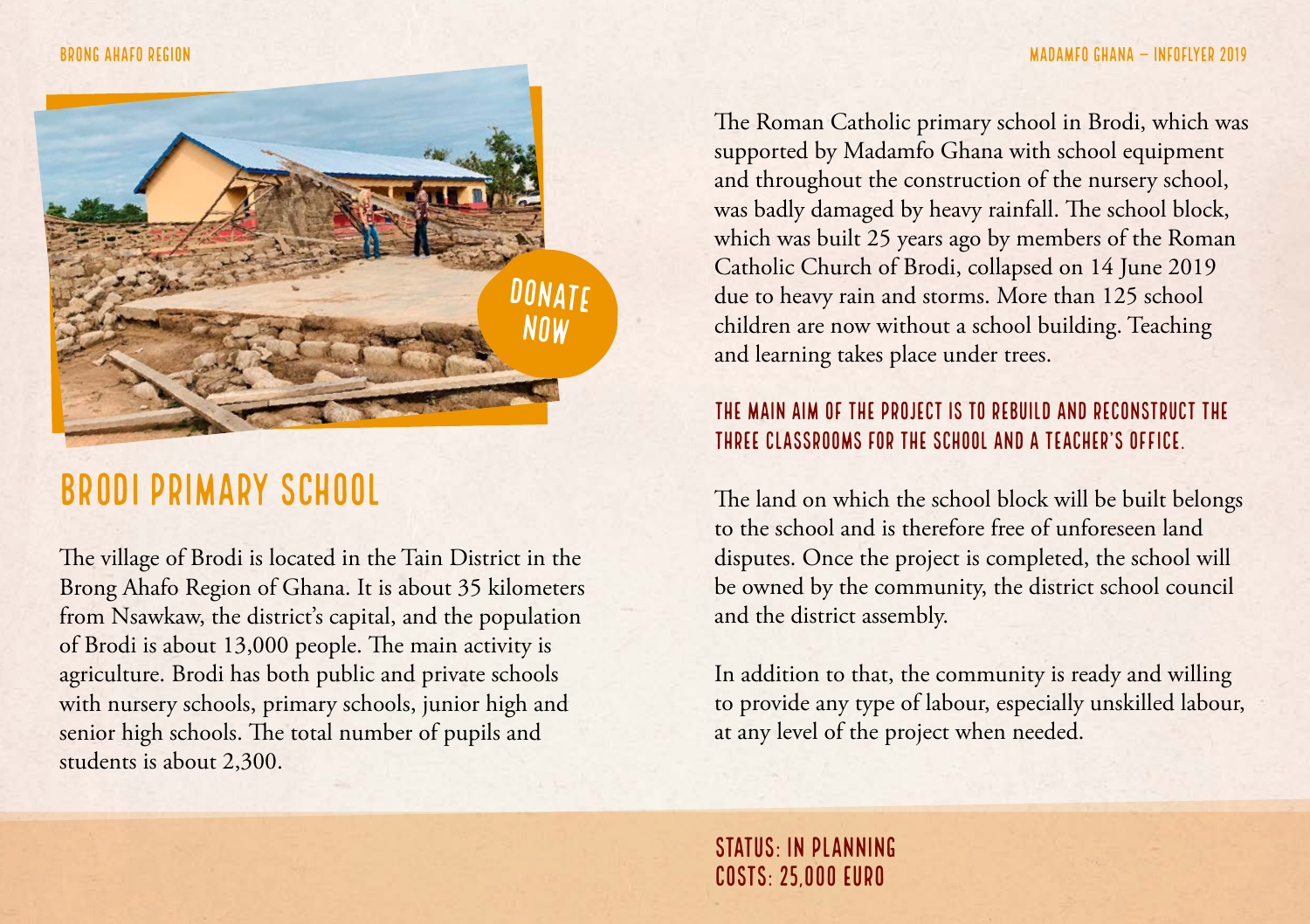## How to help:

- You can support our Christmas Project with 1€ per tree.
- You can donate and support our farming programme. With  $10 \in \text{per month}$ , you can ,adopt' 10 sqm of fertile farmland.
- You can buy a chicken for 10€ or a feed bag of chicken feed for 50€ for our chicken farm.
- Become a sponsor of a , fisher child'. You can support a child that we saved from slavery within our Programme agains Child Trafficking at Lake Volta with 50€.
- You can help us to cover the running costs of the children's home. You can buy a board game for the children for only 15€, a school bag for 25€ and a book for 8€.
- You can support the primary care for a newborn of the Kayayei with only 10€.
- 50€ enable us to send a nurse to the Kayayei and their children.
- 300€ for a three-wheeled wheelchair, that helps a disabled child to get to school.
- With 400€ we are able to provide medical training and information on family planning for an entire village.
- 5,000€ enable us to build an automated well for an entire village and to ensure the water supply of the inhabitants.
- 25,000€ enable us to build an entire nursery school.

Of course, there are numerous additional projects and possibilities to support us. For more information, please visit our homepage - **www.madamfo-ghana.de**

Or follow us on Instagram: O/madamfo\_ghana or Facebook: O /Madamfo.Ghana